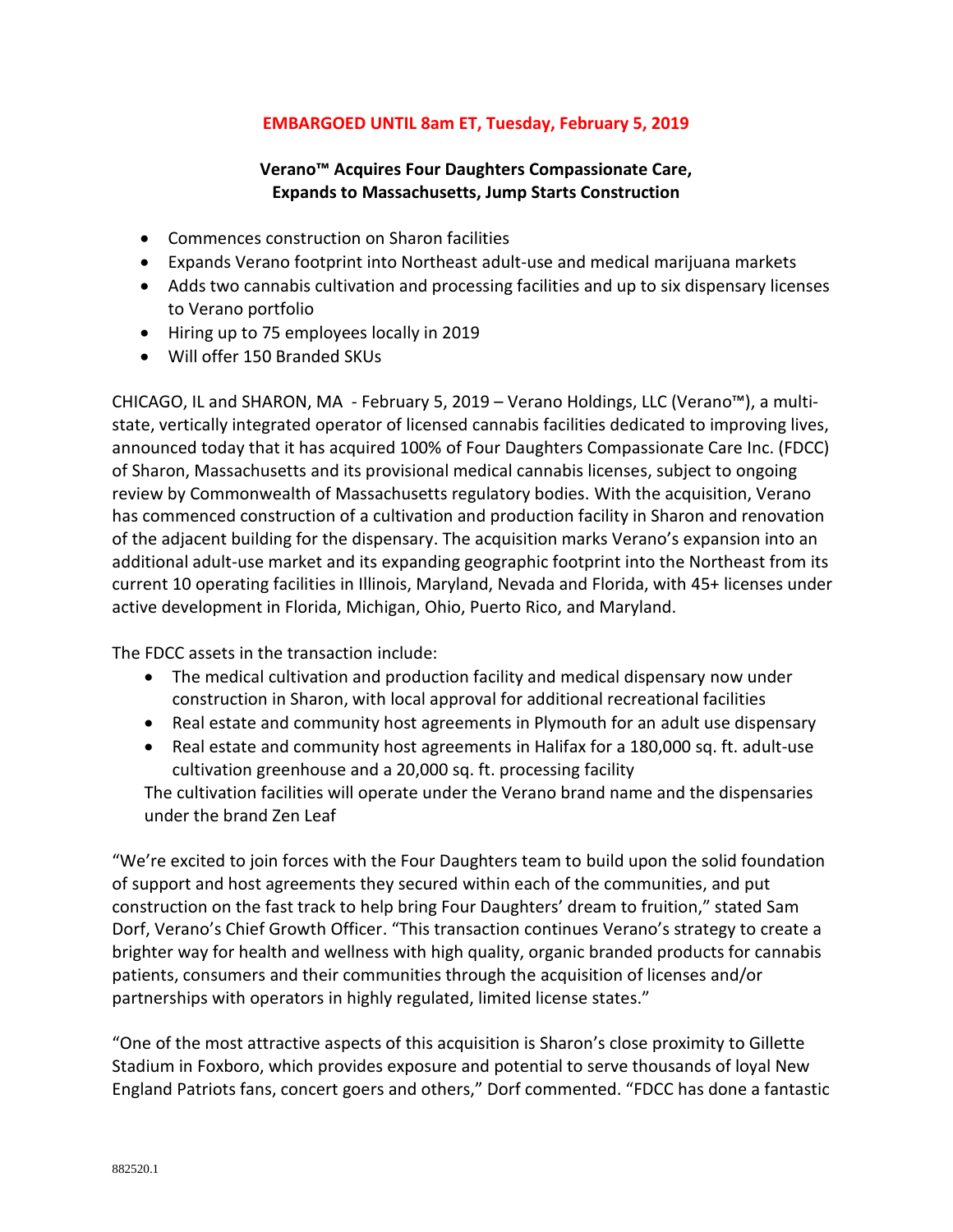job of securing the required host agreement and building strong relationships with local officials. We have a history of working collaboratively with host communities to improve the communities. We're proud to say that we will continue FDCC's efforts by sharing a percentage of our profits with the Town of Sharon in perpetuity. Additionally, we are already planning activities that will help us become an integral, supportive part of each Massachusetts community in which we operate."

Four Daughters Compassionate Care was co-founded by Brian and Lynne Striar, whose family has longstanding roots in the Sharon Community. The Striar family members, including the namesake's four daughters, Stephanie, Kimberly, Nicole and Robin, who have been heavily involved in cannabis advocacy, will be active members of Verano's local operational management team. Zen Leaf's Clinical Director will be Four Daughters Co-founder Stanley Rosen, pharmacist and former Chair of the Sharon Board of Heath.

The first cultivation and dispensary facilities in Sharon are expected to open in six to nine months. Verano will hire 50-75 employees locally and train them for these sites in 2019. Prospective employees can submit their resume or work history and contact information to [jobs@verano.holdings](mailto:jobs@verano.holdings)

"All Verano facilities are locally managed, which will enable us to keep the hometown atmosphere with a familiar personal touch that we originally envisioned in each of the facilities," stated Brian Striar.

"We will be providing the training to enable local residents to manage and staff a broad array of full- and part-time positions from the moment the doors open," noted Ron Goodson, Verano President and Chief Operating Officer. "Whether you have experience in the cannabis industry or not, this provides a great opportunity to get your foot in the door and learn about the world's fastest growing industry, and the plant that has the power to positively impact human health and wellness."

"This will be the first opportunity for Verano to introduce our GoldLeaf™, verano™, Encore Company™, and Sweet Sins™ brands of organic and precision-dosed products as well as other licensed partner brands, such as the unique Double Barrel™ Dual Vape system, into the Northeast" said Tim Tennant, Chief Marketing Officer. "Our brands have been hugely popular in Illinois, Maryland and Nevada for both medical and adult use consumers and we anticipate similar results in Massachusetts that will drive expansion into additional states."

# # #

## **About Verano Holdings**

Verano™ is a national, vertically integrated operator of licensed cannabis cultivation, manufacturing and retail facilities dedicated to improving lives by providing safe access to effective pesticide-free marijuana products that profoundly impact the communities it serves. Verano develops and produces a well-rounded suite of limited edition, lifestyle cannabis